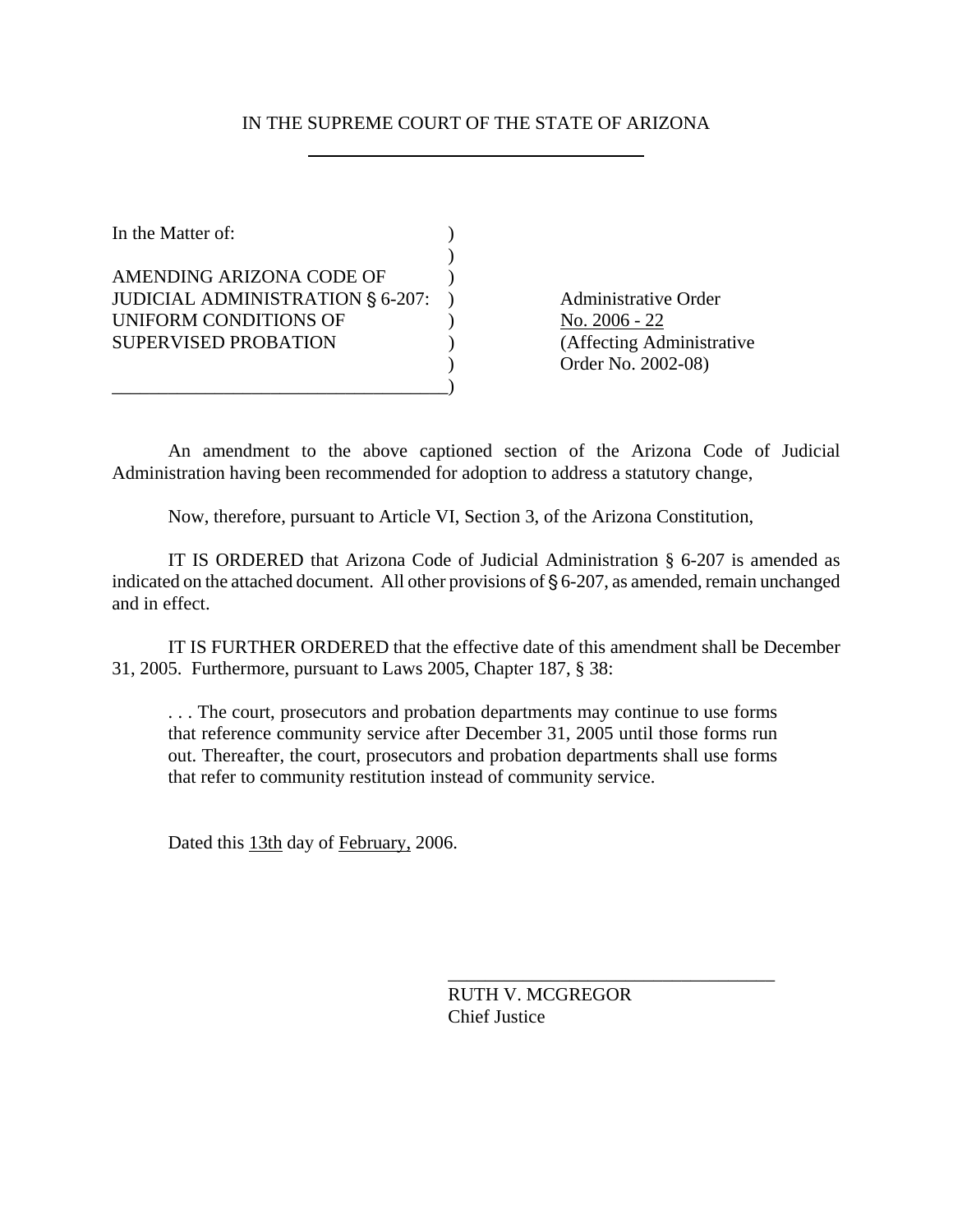### **ARIZONA CODE OF JUDICIAL ADMINISTRATION Part 6: Probation Chapter 2: Adult Services Section 6-207: Uniform Conditions of Supervised Probation**

**A. Definitions.** In this section the following definitions apply:

"Court" means the superior court or limited jurisdiction court.

"Presiding judge" means the presiding judge of the superior court in each county.

- **B. Applicability.** Based on the administrative authority provided by Article VI, Section 3 of the Arizona Constitution, the attached form and the following procedures shall govern the uniform conditions of supervised probation imposed by the superior court.
- **C. Purpose.** The attached uniform conditions of supervised probation form is adopted and incorporated as Appendix  $\overline{A}$  in order to ensure consistency among courts and probation departments. The uniform conditions of supervised probation form may be used when a court sentences a probationer to unsupervised probation.

### **D. General Administration.**

- 1. The presiding judge shall ensure all judges within their jurisdiction use the uniform conditions of supervised probation form for cases assigned to the superior court probation department for supervision.
- 2. Courts shall impose the uniform conditions of supervised probation on the following:
	- a. Probationers sentenced by the superior court to supervised probation using the attached adopted form, which may be amended pursuant to subsection  $D(3)(a)$ .
	- b. Probationers referred by a limited jurisdiction court to the superior court probation department for supervision.
	- c. Probationers accepted for supervision in Arizona through the Interstate Compact.
- 3. The forms shall be duplicated and used by courts as follows:
	- a. Each superior court shall duplicate the uniform conditions of supervised probation form as adopted, except that formatting changes are permitted. If a court changes a condition, the change shall be documented on the form. When special conditions are imposed in addition to those specified, they shall be listed under condition 26, or attached in a separate document.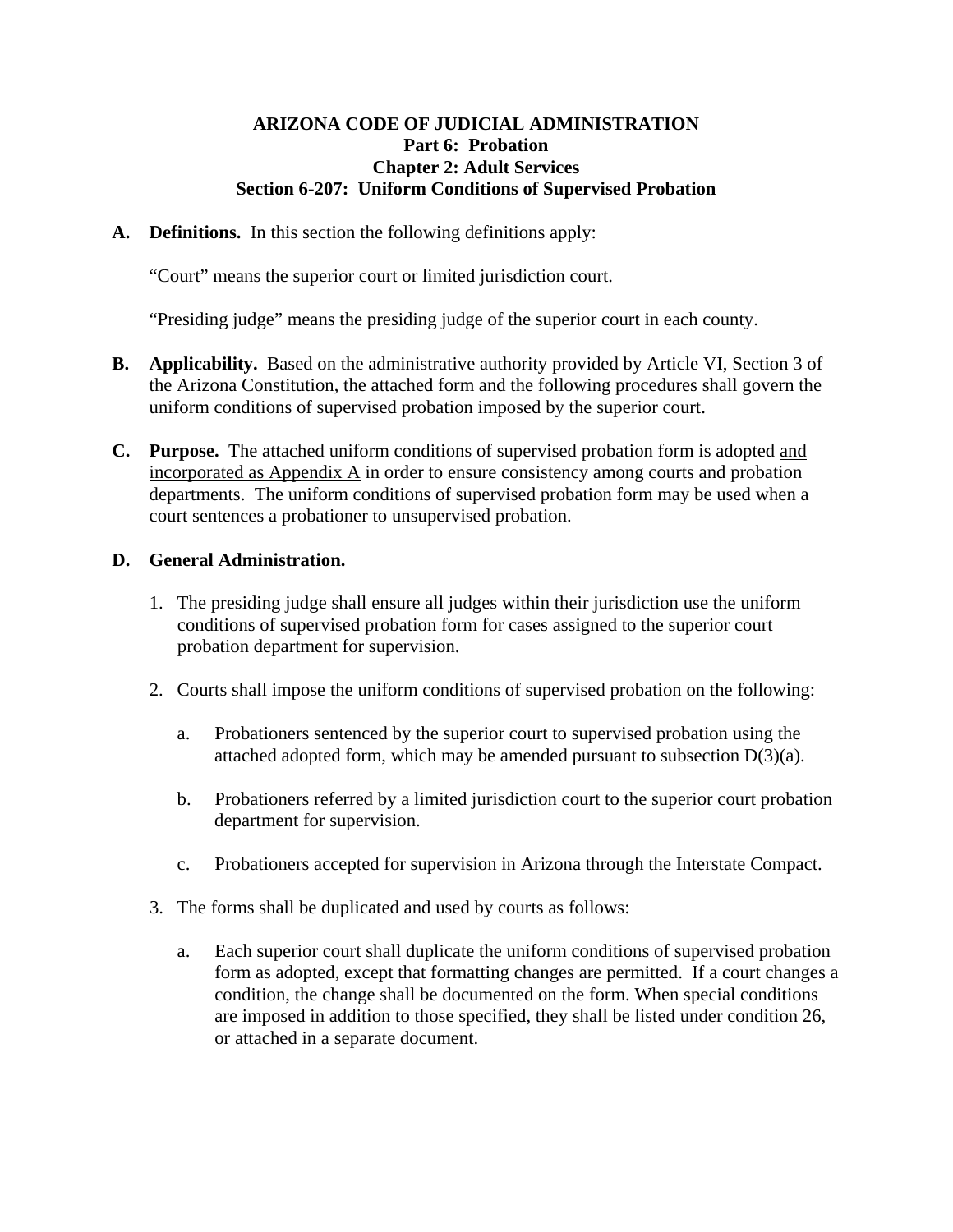- b. A limited jurisdiction court shall duplicate forms that include, at a minimum, conditions 1 through 15 for cases referred to the superior court probation department for supervision. The limited jurisdiction court, in conjunction with the probation department, may add additional conditions.
- c. Probation departments shall duplicate forms that include, at a minimum, conditions 1 through 15 for probationers accepted for supervision in Arizona through the Interstate Compact. Probation departments may add additional conditions.
- 4. A superior court shall use only the currently approved uniform conditions form when continuing probation.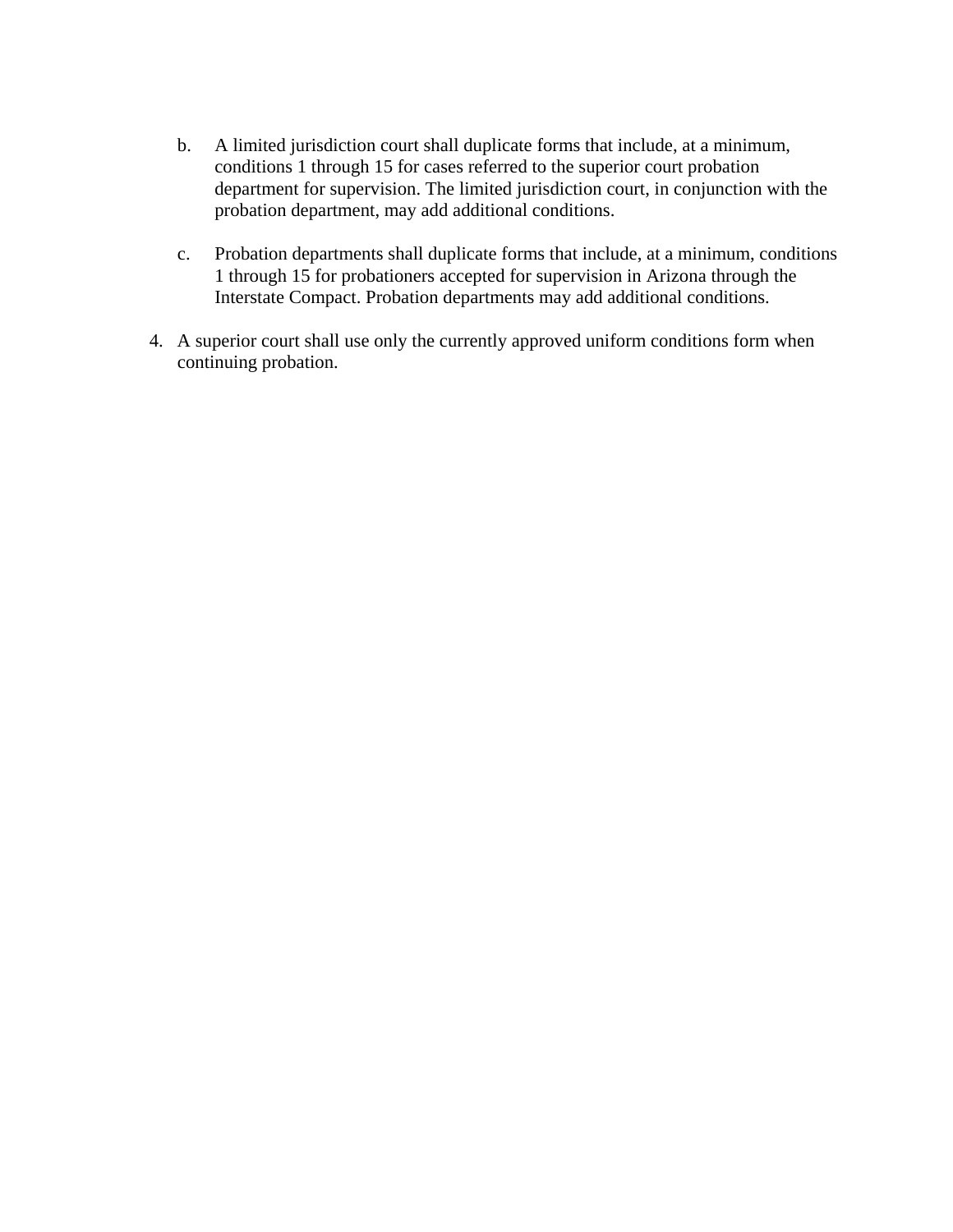**Section 6-207: Uniform Conditions of Supervised Probation** 

**Appendix A** 

**Uniform Conditions of Supervised Probation Form** 

# **IN THE SUPERIOR COURT OF THE STATE OF ARIZONA UNIFORM CONDITIONS OF SUPERVISED PROBATION**

| <b>STATE OF ARIZONA</b> |                                                                                                                                                                                                                                                                                                                                                                                                                                                                         | COUNTY/DIVISON:                                                                     |     |  |
|-------------------------|-------------------------------------------------------------------------------------------------------------------------------------------------------------------------------------------------------------------------------------------------------------------------------------------------------------------------------------------------------------------------------------------------------------------------------------------------------------------------|-------------------------------------------------------------------------------------|-----|--|
| VS.                     |                                                                                                                                                                                                                                                                                                                                                                                                                                                                         |                                                                                     | CR: |  |
|                         |                                                                                                                                                                                                                                                                                                                                                                                                                                                                         | §13-901.01 Offense: $\Box$ 1 <sup>st</sup> $\Box$ 2 <sup>nd</sup> $\Box$ Ineligible |     |  |
|                         |                                                                                                                                                                                                                                                                                                                                                                                                                                                                         |                                                                                     |     |  |
|                         | OFFENSE(S):                                                                                                                                                                                                                                                                                                                                                                                                                                                             |                                                                                     |     |  |
|                         | It is ordered suspending imposition of sentence and, under the supervision of the Adult Probation<br>Department (APD),                                                                                                                                                                                                                                                                                                                                                  |                                                                                     |     |  |
| $\perp$                 | <b>PLACING</b> the defendant on probation for a period of $\Box$ year(s) $\Box$ month(s) $\Box$ lifetime<br>$\Box$ to begin $\_\_\_\_\_\_\_\_\$<br>$\Box$ upon absolute discharge from prison for a separate offense or<br>$\Box$ upon release from prison for felony DUI ( $\_\_\_\$ months; $\_\_\_\_\$ days credit)<br><b>CONTINUING</b> the defendant on probation<br>$\Box$ for a modified term<br>$\Box$ with a revised expiration date of $\_\_\_\_\_\_\_\_\_\_$ |                                                                                     |     |  |
|                         | <b>THE DEFENDANT SHALL: (Conditions Checked Also Apply)</b>                                                                                                                                                                                                                                                                                                                                                                                                             |                                                                                     |     |  |
|                         | 1. Obey all laws.<br>2. Not knowingly associate with any person engaged in criminal activity or who has a criminal record                                                                                                                                                                                                                                                                                                                                               |                                                                                     |     |  |
|                         | without the prior written approval of the APD.<br>3. Report to the APD within 72 (or _____) hours of sentencing, absolute discharge from prison, release                                                                                                                                                                                                                                                                                                                |                                                                                     |     |  |
|                         | from incarceration or residential treatment, and continue to report as directed.                                                                                                                                                                                                                                                                                                                                                                                        |                                                                                     |     |  |
|                         | 4. Reside at an address approved by the APD, provide safe access, and obtain prior approval before<br>changing residence.                                                                                                                                                                                                                                                                                                                                               |                                                                                     |     |  |
|                         | 5. Submit to search and seizure of your person or property by the APD without a search warrant.                                                                                                                                                                                                                                                                                                                                                                         |                                                                                     |     |  |
|                         | 6. Not possess or control any firearms, ammunition, or prohibited weapons as defined in                                                                                                                                                                                                                                                                                                                                                                                 |                                                                                     |     |  |
|                         | A.R.S. § 13-3101.<br>7. Not possess or use illegal drugs, toxic vapors, or controlled substances, or use or possess any                                                                                                                                                                                                                                                                                                                                                 |                                                                                     |     |  |
|                         | prescription drugs without a valid prescription.                                                                                                                                                                                                                                                                                                                                                                                                                        |                                                                                     |     |  |
|                         | 8. Report any law enforcement contact to the APD within 72 (or ____) hours.                                                                                                                                                                                                                                                                                                                                                                                             |                                                                                     |     |  |
|                         | 9. Submit to drug and alcohol testing as directed by the APD and/or court.<br>10. Participate and cooperate in any program of counseling or assistance as directed by the APD and/or                                                                                                                                                                                                                                                                                    |                                                                                     |     |  |
|                         | court.                                                                                                                                                                                                                                                                                                                                                                                                                                                                  |                                                                                     |     |  |
|                         | 11. Seek, obtain and maintain employment and/or attend school as directed by the APD and advise of                                                                                                                                                                                                                                                                                                                                                                      |                                                                                     |     |  |
|                         | any change.<br>12. Not leave the state ( $\Box$ county) without prior permission of the APD.                                                                                                                                                                                                                                                                                                                                                                            |                                                                                     |     |  |
|                         | 13. Sign and submit any release, authorization, or consent required for the APD/court to exchange<br>protected healthcare information related to the conditions of probation.                                                                                                                                                                                                                                                                                           |                                                                                     |     |  |

- 14. Provide a sample for DNA testing if required by law.
- 15. Comply with any written directive of the APD to enforce compliance with the conditions of probation.
- 16. Abide by the Judgment and Orders of Restitution, Fines and Fees in this case.